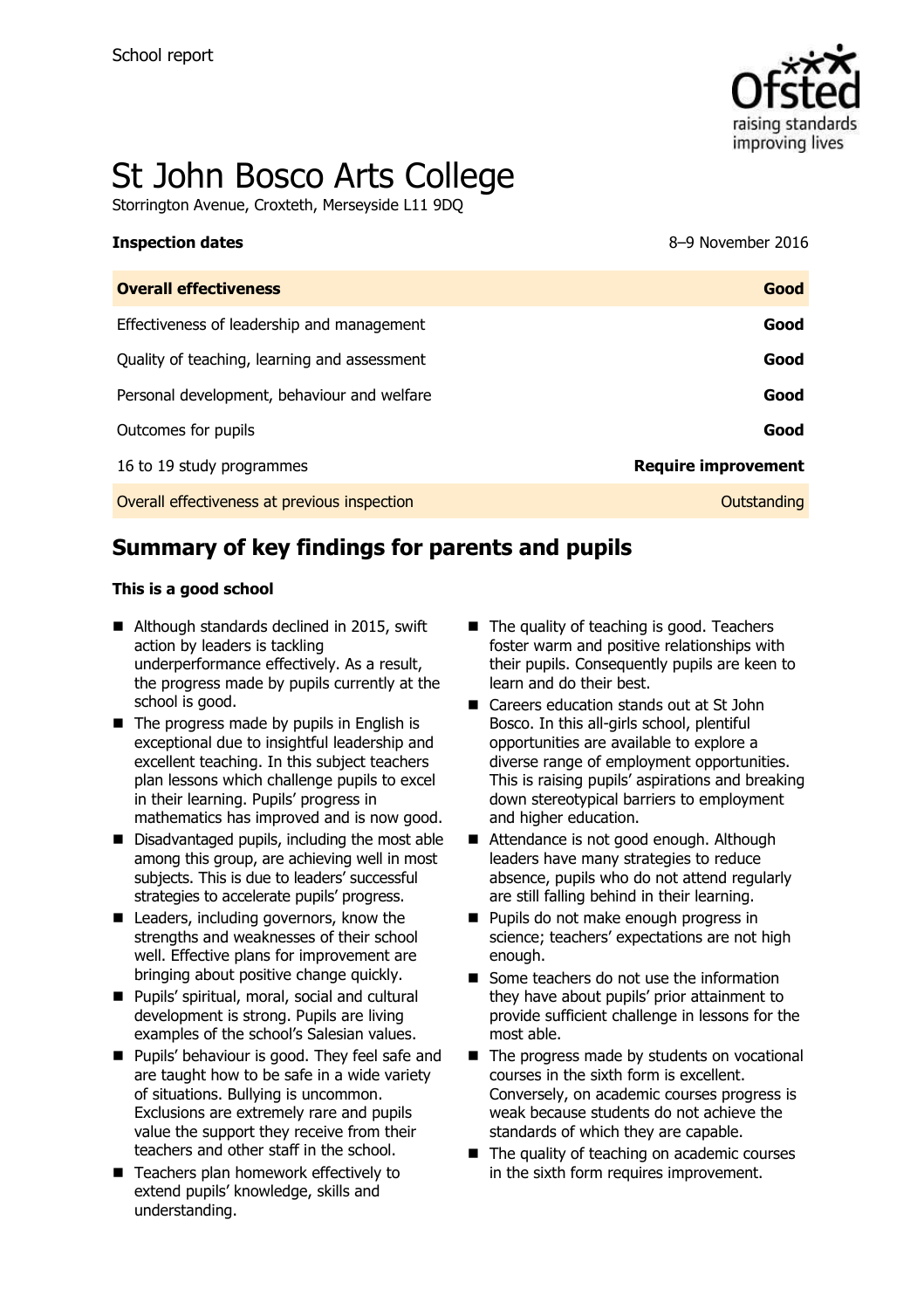

# **Full report**

### **What does the school need to do to improve further?**

- **IMPROM** Improve the progress students make on academic courses in the sixth form by:
	- ensuring that teachers have high enough expectations of what students can achieve
	- ensuring that teachers plan lessons that allow students to deepen their knowledge and practise the skills they have learned
	- ensuring that teachers use assessment effectively to plan learning which strengthens students' understanding of the key concepts being studied and tackles students' misconceptions.
- Review and evaluate the impact of the actions taken to improve attendance across the school, including in the sixth form, to ensure all groups of pupils attend school more regularly.
- **Further improve the quality of teaching so that teachers regularly plan lessons that** stretch and challenge the most able pupils, especially in science.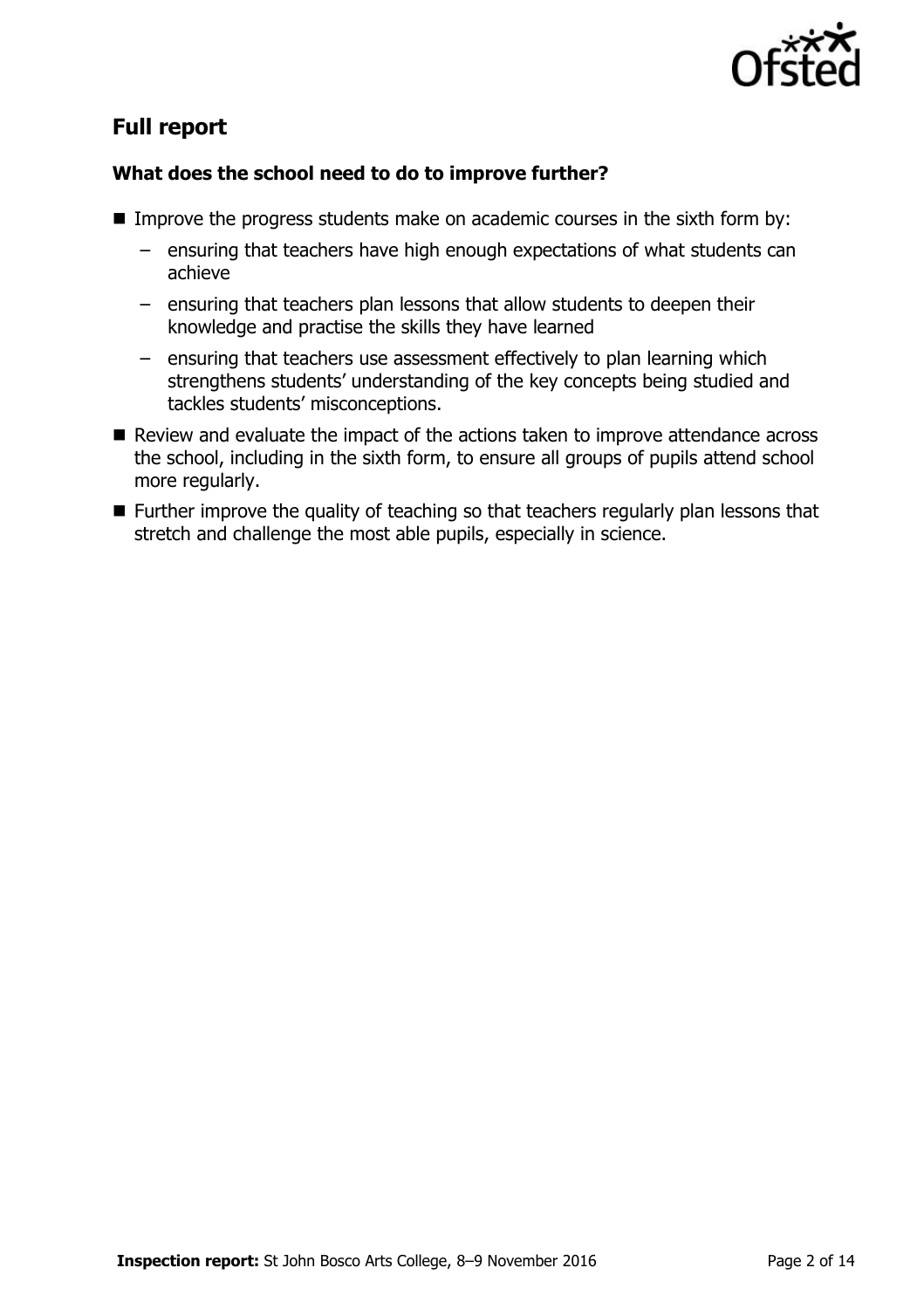

# **Inspection judgements**

#### **Effectiveness of leadership and management Good**

- The headteacher and his leadership team are highly ambitious for the pupils at St John Bosco Arts College. Leaders, including governors, are committed to ensuring that the girls in the school receive an education that will enable them to flourish in modern Britain. At the heart of the school is strong pastoral support which enables the girls to grow and develop with confidence and maturity.
- $\blacksquare$  Leaders have an accurate view of the strengths and weakness of their school. They are well aware that the quality of education slipped in 2015, due to declining standards. Leaders are, however, taking effective action to bring about change because of their deep analysis of the quality of teaching, their sharp analysis of pupils' achievement and their unwavering commitment to the pupils. As a result, they have quickly and successfully arrested the decline. Teaching is improving rapidly and the quality of education that pupils experience is now good.
- Middle leaders are extremely committed to the school and have a clear understanding of their role in improving outcomes for their pupils. Middle leaders' contribution to the school is valued by senior leaders who offer good support to help them carry out their responsibilities. In English, for example, careful analysis of pupils' progress, coupled with strong collaboration, results in exceptional pupil performance.
- The staff at St John Bosco Arts College are well led and managed. They understand the school's mission and values very well. Staff are aligned to the headteacher's vision for the school and morale is high.
- Leaders systematically check the quality of teaching in the school. Regular monitoring and evaluation reports are produced in partnership with subject leaders to evaluate how well pupils are doing. These reports are used to ensure that governors have an accurate view of the quality of education in the school. Leaders, including middle leaders, use the findings from these reports to identify ongoing training needs for teachers. This leads to highly effective ongoing training for teachers and other staff.
- The school's motto `Serve the Lord with Gladness' is at the core of the school. Leaders promote pupils' spiritual, moral, social and cultural development well. There is a wide range of extra provision to ensure the wider personal development of every pupil. Pupils are committed to extensive charity work and they take part in regular retreats. Extra-curricular provision is valued by the pupils who enjoy a wide range of sporting activities, visits to the Liverpool Philharmonic, participating in the Youth Parliament and taking part in drama productions.
- Leaders are ensuring that pupils have a strong understanding of British values. Community is a fundamentally important feature of the school. Pupils learn about a range of different religions and are respectful of them. They have recently been learning about combating Islamophobia. Pupils conducted their own referendum during the spring term to gain an understanding of this democratic process. The school council makes a significant contribution to school improvement, for example by helping leaders to evaluate the school's curriculum.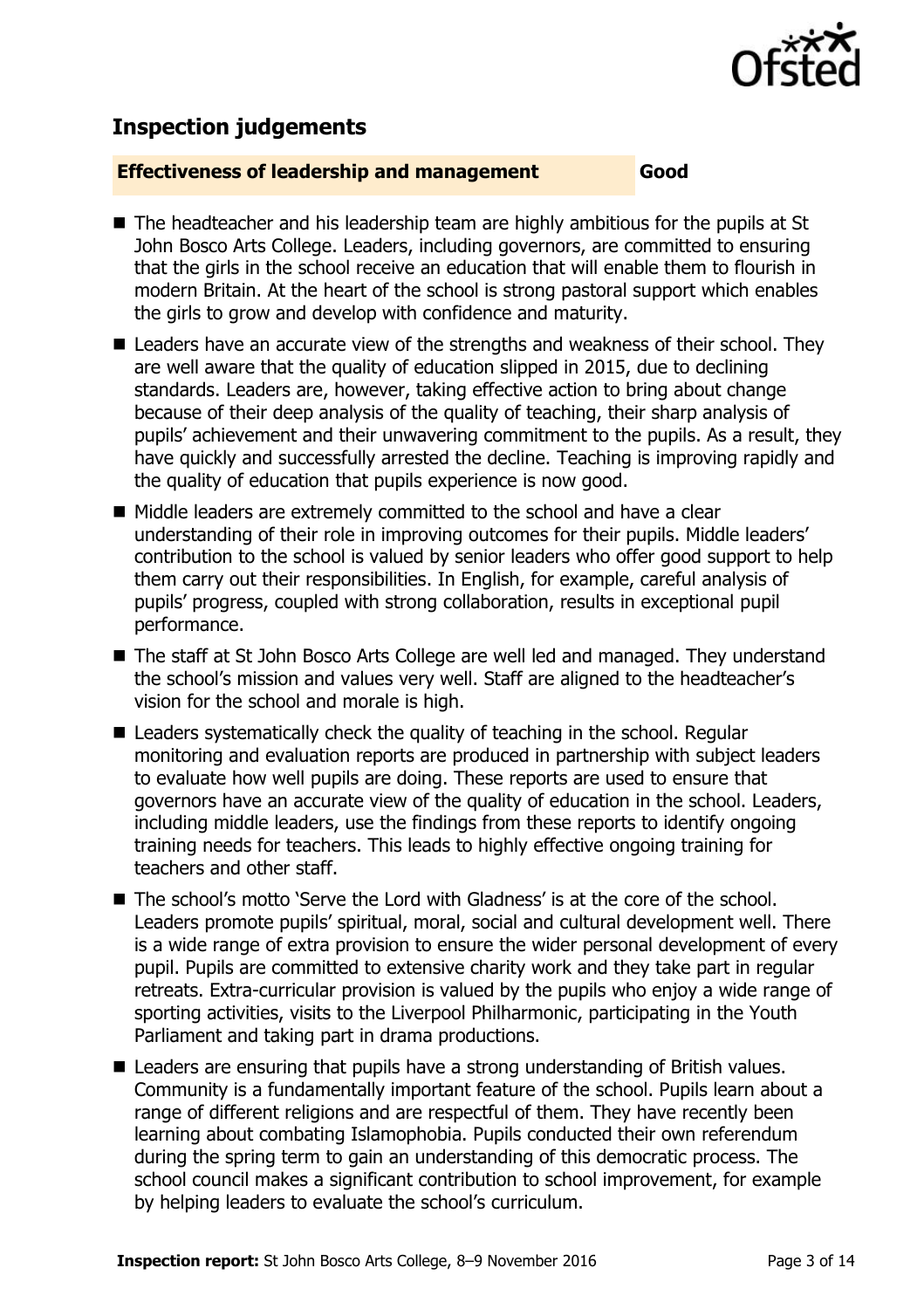

■ The school's curriculum is under review to ensure that it remains well planned, broad and balanced. Leaders are expanding the range of subjects, for example by introducing Mandarin to broaden the opportunities available to the girls. New plans are in place to ensure that all pupils have the opportunity to study the suite of English Baccalaureate subjects. This will ensure that pupils are not disadvantaged against other pupils nationally.

■ The school's procedures for performance management are secure. Where teachers do not meet the expected teachers' standards pay increases are not awarded.

- Leaders' work to ensure transition from primary to secondary school is good. There is a balance between academic and pastoral transition arrangements. Teachers are involved in a learning network for English and mathematics where staff from both phases come together to discuss the best way to support pupils' transition and check that the key stage 3 curriculum is sufficiently aspirational. St John Bosco Arts College offers a successful programme of activities throughout the year for primary school pupils, for example a 'high flyers' programme in mathematics and literacy.
- The teaching school is growing in size. Leaders are determined that their training programme will help to address the shortfall in teachers in some subject areas, such as mathematics and science. In addition to initial teacher training, the teaching school offers leadership programmes and ongoing training for qualified teachers in partnership with the Archdiocese of Liverpool. As a result, teachers and other staff have access to a wide range of highly relevant training which is improving the quality of teaching for pupils at the school.
- Leaders have secured improvements in the standards reached by disadvantaged pupils, and the most able disadvantaged pupils. Although leaders are using the extra funding from the government to support disadvantaged pupils well, they are not routinely evaluating how effective their spending has been.
- Pupils who enter the school below age-related expectations in English and mathematics catch up by the time they leave. Leaders do not yet evaluate the impact of their spending of this additional funding against their key priorities, however.
- Although leaders are taking successful action to improve the school, the quality of school improvement planning is not always supporting this process. Leaders do not routinely combine sharply defined success criteria with targets that are clear and measureable. As a result, not all staff know how they can contribute to whole-school improvement priorities and what their specific role is in achieving those improvements.
- Leaders' actions to raise standards in science are being hampered by recruitment issues. As a result, improvements have not been fast enough, teaching is not strong enough and pupils are not achieving as well as they should.
- **Pupils say that they enjoy the wide variety of extra-curricular opportunities that the** school provides to ensure their wider personal development. However, leaders do not sufficiently track the uptake of these activities so that they can encourage wider participation.

#### **Governance of the school**

- Governance of the school is effective.
- Governors are passionate and committed to the pupils St John Bosco Arts College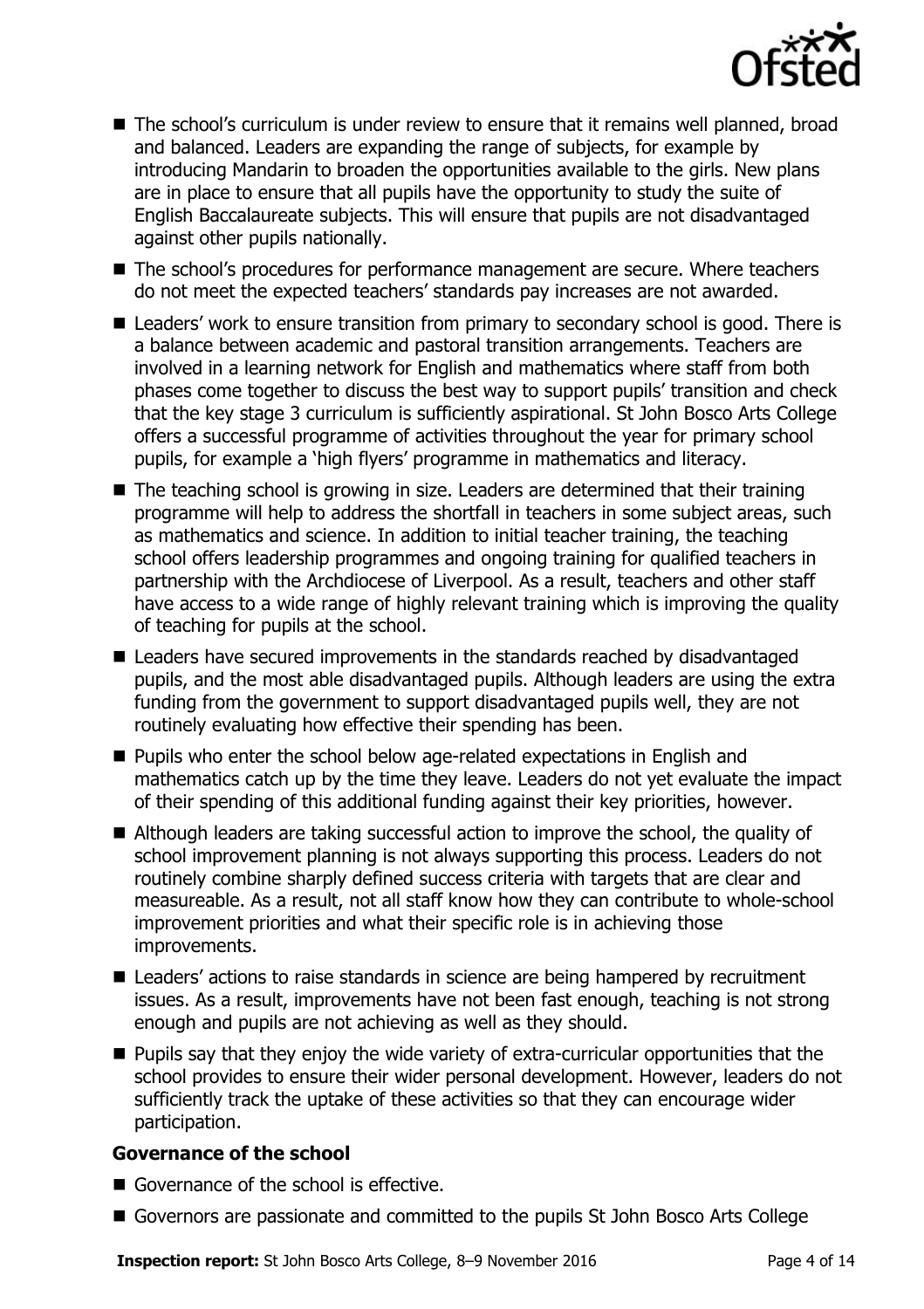

serves. They know and understand their community well and are proud of the school's ethos and reputation. The governing body is made up of representatives from a range of backgrounds and experiences, allowing them to perform their core functions well. They are well informed about the school and know the key areas for improvement. Governors recognise that the standards across the school need to improve, for example in science, and they are holding leaders to account to make the necessary changes.

- Governors are ensuring that leaders are held to account for the progress made by disadvantaged pupils by checking how well this group of pupils are doing. The result of this is that differences are diminishing between disadvantaged pupils and other pupils nationally. Governors do not, however, insist on a regular evaluation of the impact of actions taken by leaders so that they know which of those actions are most effective.
- Governors understand the importance of the school's curriculum in preparing the pupils for life in modern Britain. They are reviewing the curriculum, alongside leaders, regularly. They know, for example, that academic 16–19 study programmes need to be strengthened. They are increasing their challenge to leaders to improve outcomes on academic courses in the sixth form.

### **Safeguarding**

- The arrangements for safeguarding are effective.
- There is a strong culture of safeguarding in the school. Governors discharge their responsibilities effectively in keeping pupils safe. Systems for safeguarding pupils are regularly discussed at governors' meetings. Leaders promote the safeguarding of pupils at every opportunity and provide regular updates and training so that staff can recognise signs of abuse. Recent training includes the school's policy on tackling peer-on-peer abuse, and its approach to dealing with incidents of 'sexting' and recognising risks associated with radicalisation.
- Leaders provide regular opportunities for staff to contribute to safeguarding procedures and the school's safeguarding policies. Work with external agencies is a strong feature of the school and the impact of this work is that pupils are safe. Pastoral support systems help teachers and other staff to provide early intervention where issues may arise around a pupils' welfare.
- Online safety is taught well and integrated effectively across the curriculum. Pupils know how to keep themselves safe online. Leaders and governors have uploaded useful information for parents on the school's website to help them to keep pupils safe outside of school. The school's systems for monitoring and filtering the internet are secure.

#### **Quality of teaching, learning and assessment Good**

**Pupils show positive attitudes to learning in their lessons and relationships between** pupils and their teachers are purposeful. In English lessons, pupils' attitudes to learning are exemplary because teachers plan lessons that stretch and challenge pupils to make excellent progress. Consequently, pupils have a thirst for learning and are excited by the different work that their teachers give them in this subject.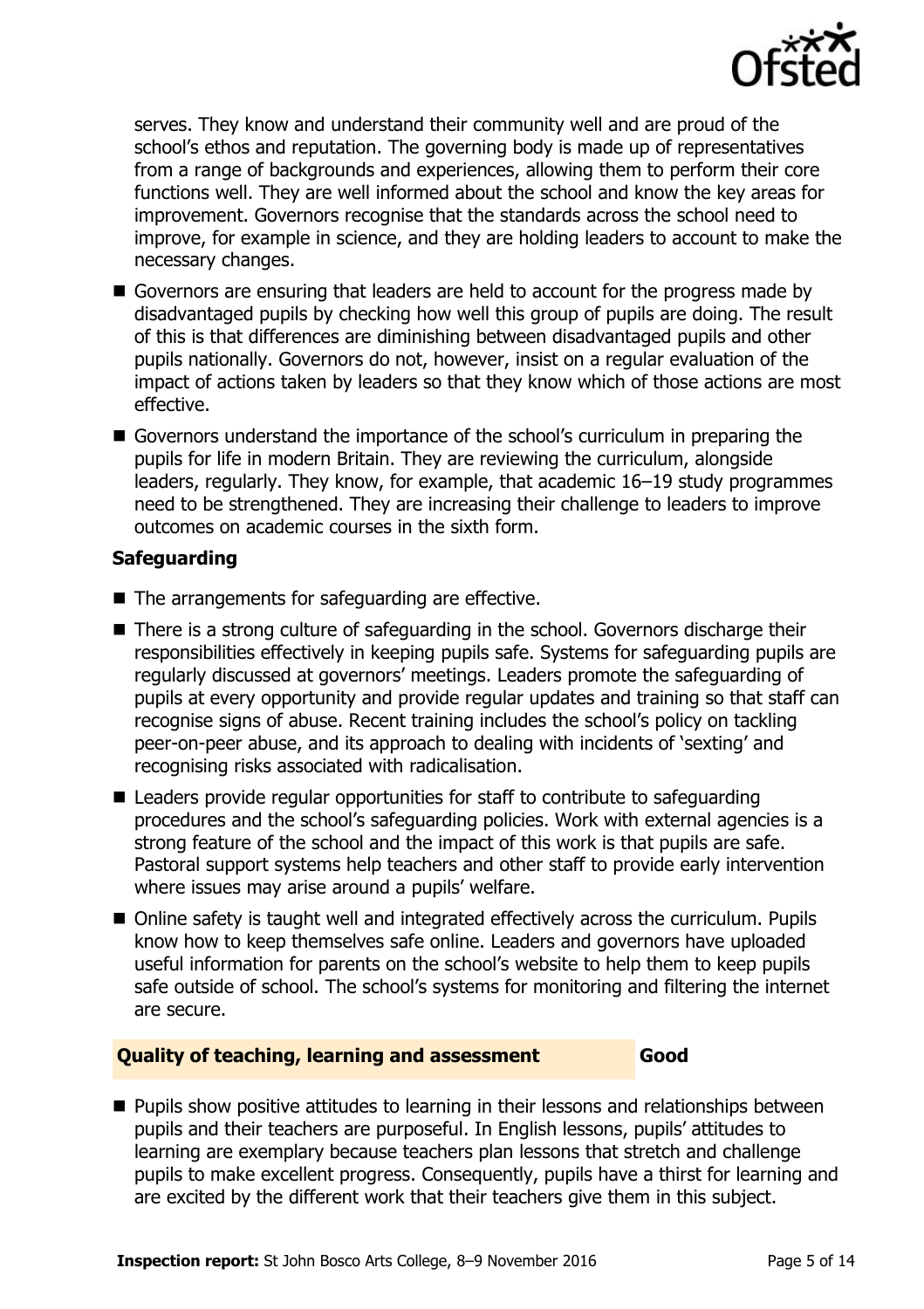

- **Pupils' behaviour in lessons is good because teachers have clear routines in place to** support pupils' learning. Pupils take pride in their work and follow the school's writing policy. They are keen to do well and are proud of the work they complete in their books.
- Teachers have secure subject knowledge for the age groups they teach and most have high expectations. In a physical education lesson, the teacher's strong subject knowledge helped pupils to make rapid progress in a supportive, yet challenging learning environment.
- Homework is a key strength in the school. Pupils value the homework that they are set because it is relevant and extends their learning effectively. Pupils particularly value homework that is personalised to their individual needs.
- $\blacksquare$  Pupils collaborate well. They are keen to engage in mature discussions about the topics being studied and are provided with plentiful opportunities to develop their communication skills. In the main, teachers support pupils to develop a deep understanding of the key terminology required to make good progress in the subject being studied.
- Teachers routinely promote diversity and challenge stereotypes. They model the school's values and promote a respectful learning environment.
- Inspectors met a range of teachers, including those who are new to the school or new to teaching. Teachers value the school's approach to their ongoing training because it is helping them improve their practice.
- **Pupils' books show that over time most pupils make good progress in relation to their** starting points. While teachers are focusing on improving the progress made by disadvantaged pupils and the most able disadvantaged pupils with success, they are not focusing on improving the progress of all other most-able pupils. Some teachers do not routinely use the information they have about the most able pupils to plan challenging enough work to ensure they make more rapid progress.
- Teachers follow the school's marking policy, giving appropriate support and guidance to pupils. In the majority of books sampled, pupils take the advice given by their teachers to improve their work. The school encourages pupils to mark each other's work; however, often the advice they give one another lacks clarity and focus. Leaders recognise that this is a shortfall in their assessment system and are already working to address it.
- Teachers use a range of questions in their lessons to help pupils understand the concepts they are studying. However, they do not always plan them well enough to deepen pupils' knowledge and skills.
- In both key stage 3 and key stage 4, most teachers support pupils' literacy development by setting extended writing tasks. However, in some subjects, teachers do not plan work that stretches pupils' understanding to enable them to make rapid progress. Where the most able pupils receive the same work to complete as their peers, for example in mathematics, they do not make as much progress as they could. Science lessons are often uninspiring and lack challenge because work is poorly matched to the needs of the pupils.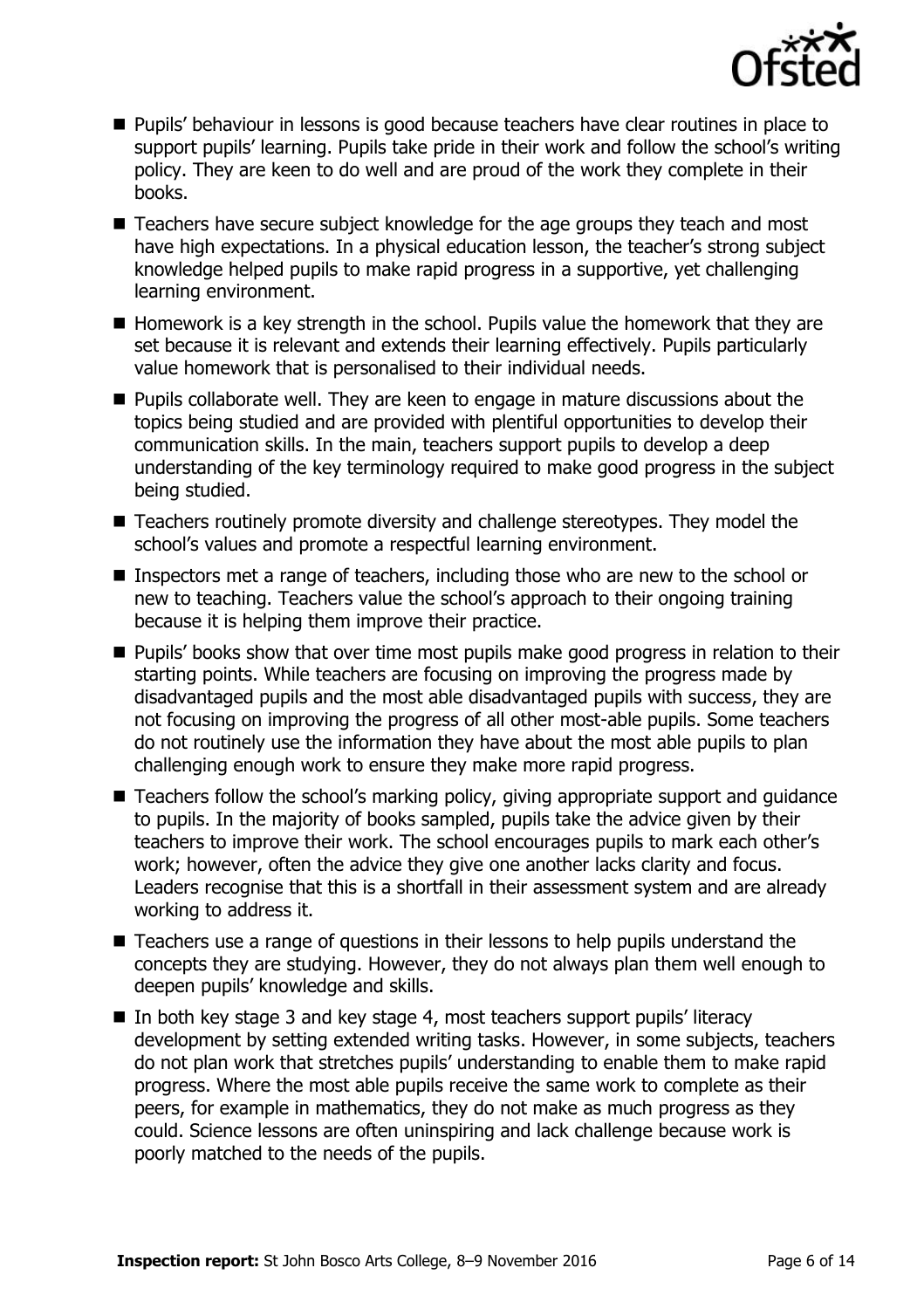

#### **Personal development, behaviour and welfare Good**

#### **Personal development and welfare**

- The school's work to promote pupils' personal development and welfare is good.
- There is very little bullying in the school and on the rare occasions it does occur, it is dealt with quickly.
- Leaders have developed a highly effective careers education, information, advice and guidance programme which is valued by pupils. As a result, the number of pupils who do not progress to further or higher education, employment or training is extremely low. Staff promote equality of opportunity in careers education; for example, in this all-girls school, pupils are taught not to let their gender define their career choice. Links with universities provide a range of enhancement opportunities, for example the University of Liverpool Champion Programme and the Realising Opportunity Programme which guarantee disadvantaged pupils an offer of a place. Pupils, through the support of the charitable organisations, have gained fully funded places at universities overseas. The school leaves no stone unturned in its pursuit to enable pupils to access higher education.
- **Pupils, including those at alternative provision, are positive about the work that the** school does to keep them safe. They know the staff in the school will do everything to support and assist them and pupils know who to go to for help or advice. As a result, pupils feel safe at school and at alternative provision.
- $\blacksquare$  The work of the student council is strong and pupils are able to make changes to their school. Pupils told inspectors that they are currently reviewing the systems to support those pupils who are lesbian, bisexual, transgender or gender fluid to ensure that they receive maximum support from mentors in the school.
- **Pupils are given opportunities to become resilient, self-confident and self-assured in** their learning. Pupils have the chance to take leadership positions in the school. For example, the school has achieved the Gold Award for pupils' commitment to the Duke of Edinburgh programme.
- Despite the range of strategies leaders use to reduce absence, attendance rates are below average. A proportion of pupils do not attend school regularly enough; this is impeding their personal development and limiting their academic achievement.

#### **Behaviour**

- $\blacksquare$  The behaviour of pupils is good.
- **Pupils value their school because it is at the heart of their community. They take time** to explain just how important their school is to them and they appreciate the facilities they have. Pupils are proud to be at St John Bosco Arts College so they wear their uniform with pride. The school is an oasis of calm.
- **Pupils conduct themselves impeccably around the school. They are polite, courteous** and inquisitive. Pupils show respect for each other because they value each other's opinions and relationships are strong. Pupils go out of their way to help one another.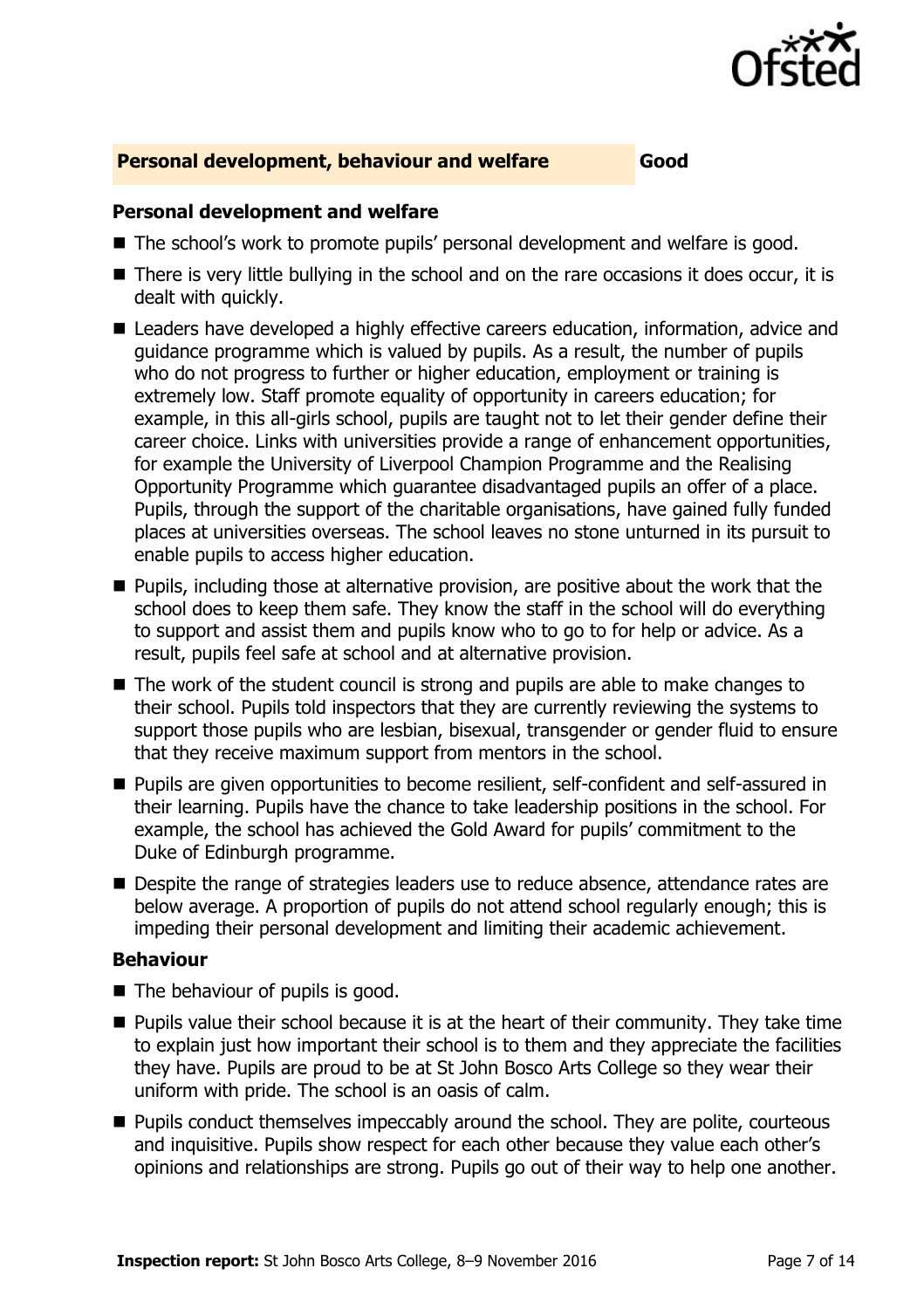

- Pupils' positive attitudes to learning ensure that they make good progress. Good behaviour, both in lessons and around the school site, ensures that exclusions from school are extremely rare. However, not all pupils show a thirst for learning in all subjects. This is due to some teachers not providing sufficient stretch and challenge to foster pupils' excitement in learning so they can excel.
- **Pupils'** punctuality to school has improved; however, pupils' overall attendance is not good enough. Too many pupils are regularly absent from school, including disadvantaged pupils. The school is appointing a new attendance officer to target those who are regularly absent from school. Parents do not always support the school's drive to improve pupils' attendance.

### **Outcomes for pupils Good**

- Since the significant dip in standards in 2015, swift action has been taken to improve outcomes for pupils. Provisional data for 2016 shows that the proportion of pupils who achieved a good GCSE qualification in mathematics and English was above the national average. An increasing proportion of pupils are achieving the English Baccalaureate – more than is seen nationally.
- Overall, pupils make progress that is broadly in line with other pupils nationally. Pupils make excellent progress in English and good progress in mathematics. This is because teaching in English caters sufficiently well for pupils' different starting points and there are extremely high expectations of what pupils can achieve.
- Outcomes for disadvantaged pupils are improving. Leaders are diminishing the difference between the standards achieved by disadvantaged pupils compared to others nationally. The proportion of disadvantaged pupils who achieved a good pass in English and mathematics in 2015 was average. Provisional data for 2016 shows significant improvement in the attainment of disadvantaged pupils. Current progress for disadvantaged pupils is also good. Progress is particularly strong in English and is improving in mathematics in most year groups.
- Leaders have significantly improved outcomes for the most able disadvantaged pupils due to successful tracking and a big drive to improve attendance for this group. School information shows that the current most able disadvantaged pupils are progressing well.
- Teachers provide leaders with accurate information about how well pupils are doing. All leaders have worked successfully to ensure the accuracy of assessment. The school's own information shows that pupils make good progress across the school in most subjects.
- **Pupils have a love of reading and they enjoy reading for pleasure. Inspectors** observed pupils accessing the school's library throughout the school day. There were notable numbers of pupils reading for pleasure at lunchtime and after school. Pupils are aware of the importance of reading. The most able readers read fluently, without hesitation and with good intonation. The least able readers are able to segment more difficult and unfamiliar words well and are confident with their reading due to the sensitive support provided by the school.
- The least able pupils make good progress due to the support they receive, for example in small-group sessions. In 2016 the progress that the least able pupils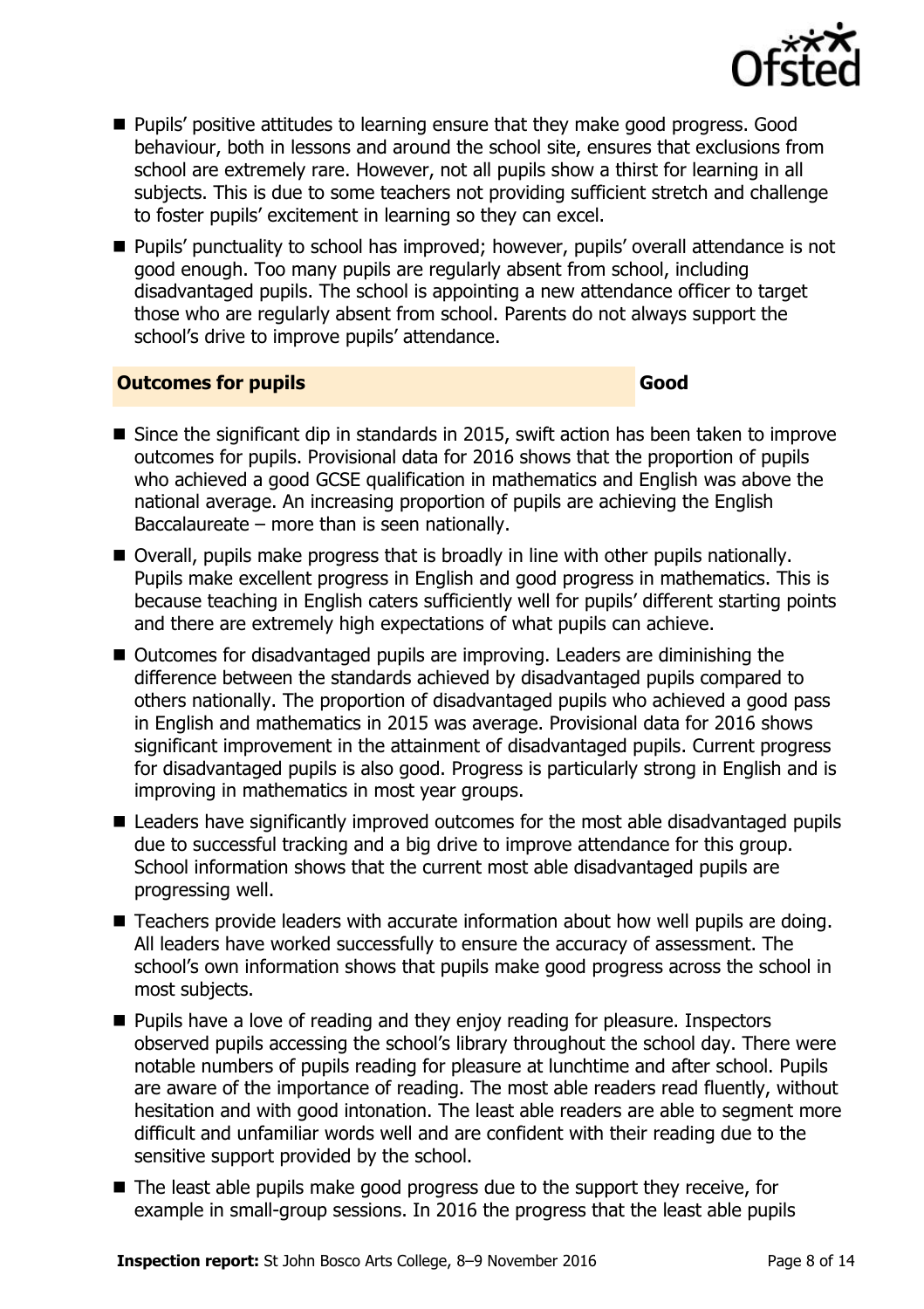

made was good. The school tracks this group of pupils well and the targets they are set are very aspirational.

- Work to support pupils who have special educational needs and/or disabilities is good. Current pupils now make better progress than in previous years. In 2016 those pupils with an education, health and care plan made good progress. Those pupils identified and supported by the school also made better progress than they have before because of good leadership.
- Pupils' numeracy skills are good. The school's strong work in this area has been positively recognised by the local authority through a 'Gold Award for Numeracy'. Pupils' literacy is also well developed. Teachers routinely follow the school's policies on literacy by developing key subject-specific terminology and assessing pupils' work for spelling, punctuation and grammar.
- **Pupils are well prepared for the next stages of their education, employment or** training. In 2016 almost all pupils went on to further education or training. Over half of the Year 11 pupils stayed on into the school's sixth form. Over time, the proportion of pupils progressing to education, apprenticeships, employment or training is above the national average.
- The progress made by pupils attending alternative provision is monitored carefully by leaders. Progress data is collected and checked to make sure pupils continue to make good progress. Attendance data is also checked on a daily basis. The curriculum they access is tailored to their individual needs to ensure that they have an equal chance to succeed. Overall this group of pupils make good progress.
- $\blacksquare$  Key stage 3 pupils make better progress in English than in mathematics, although swift action is being taken to close the gap between the two subjects. In other subjects, pupils' progress is also good. The key stage 3 curriculum is reviewed regularly to make sure what is being taught meets the needs of the pupils. An examination of pupils' work, however, showed that teachers do not always plan lessons that cater for different pupils' starting points and therefore some pupils, especially the most able, do not make the progress of which they are capable.
- Not enough of the most able pupils are achieving the highest grades, especially in science and geography. This is because teachers do not routinely stretch and challenge these pupils to make more rapid progress.

#### **16 to 19 study programmes Require improvement**

- Although the school is improving, the progress made by students in the sixth form on academic courses is still not good enough. By the end of Year 13, students on A-level courses do not make the progress of which they are capable in a range of subjects including English literature, mathematics and religious education.
- The quality of the teaching in the sixth form varies too much. It is strong on vocational courses but in academic subjects students are not sufficiently stretched and challenged. Teachers' planning does not always meet students' needs. All too often they are given the same work to complete. As a result, students' progress slows because they do not have the opportunity to study topics in greater depth or to apply the skills they have learned. The most able students are insufficiently challenged.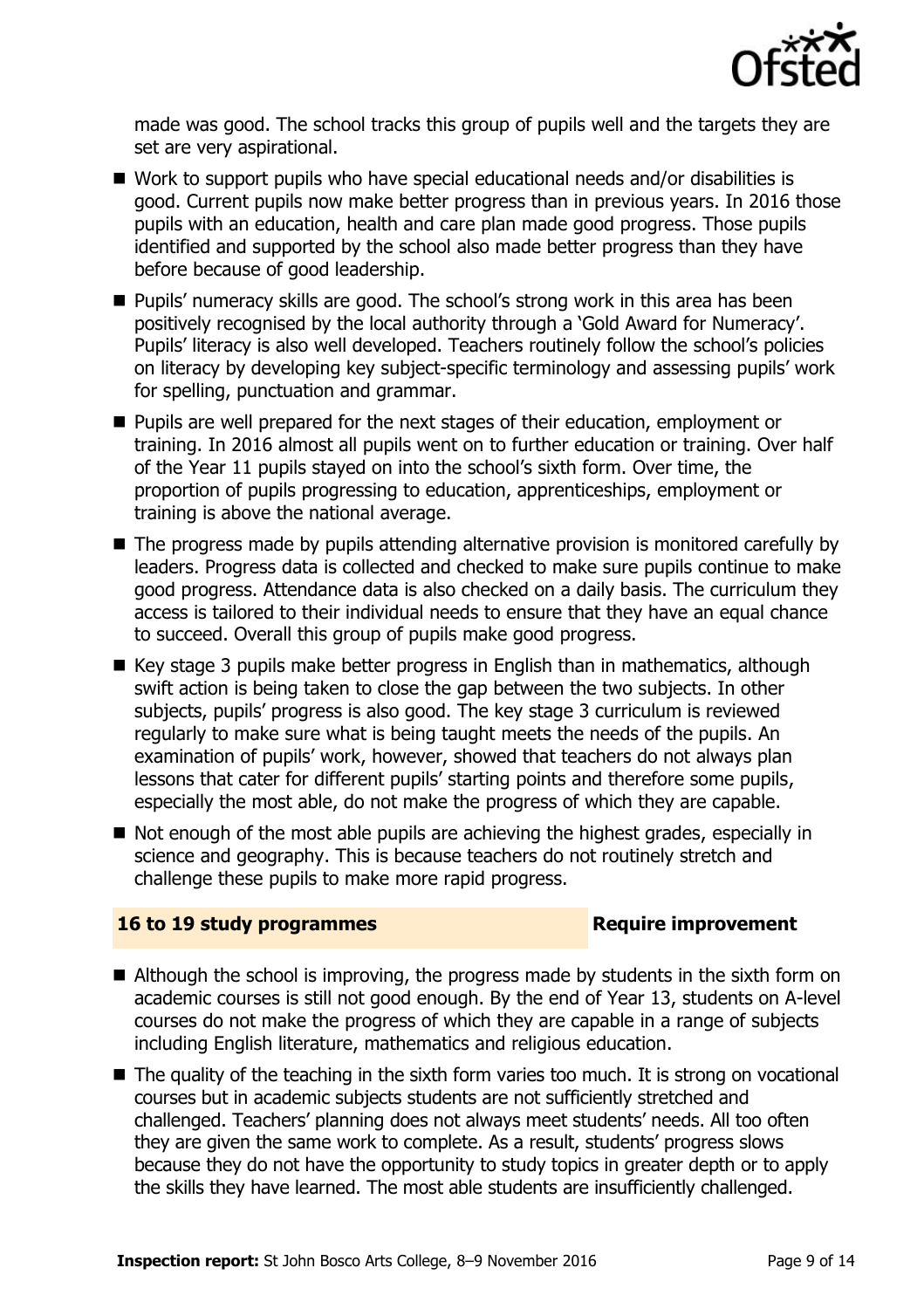

- The effectiveness of teachers' questioning differs across subjects and across courses. Where it is secure, teachers challenge students to think more deeply. Students are expected to justify their answers and explain the rationale for their thoughts. Where it is weakest, teachers do not think carefully about their questions to secure more rapid progress and understanding.
- Assessment is not used well enough by teachers to help students to understand how they can improve their work and deepen their understanding.
- Teachers do not systematically draw on information about students' prior achievement to plan their learning. This means that deficits in some students' literacy or study skills are not addressed quickly enough.
- Students' attendance in the sixth form reflects the general pattern for the school as a whole and has declined slightly since the previous year.
- Leaders recognise that the standards achieved on academic courses are not vet good enough. The procedures to check the quality of teaching and learning have been strengthened. Currently leaders' actions have not had time to lead to sustained improvements.
- Students make excellent progress on a range of vocational courses including performing arts, health studies and dance. They enjoy their studies and achieve exceptionally well. Current students are also making strong progress on these courses.
- The proportion of pupils who achieve a higher grade when they re-sit GCSE English and mathematics is above average and improving.
- Students' behaviour in the sixth form is good due to the culture of respect and positive relationships between staff and students. There is an effective programme of personal development to help students know and understand how to stay healthy and keep safe.
- There is an inclusive culture in the sixth form, supported by the school's Salesian values. Retention rates are high, especially on academic courses. The proportion of students who go on to higher education continues to improve and is currently above average. More students progressed to further education and apprenticeships in 2016 than previously.
- Careers advice and guidance is highly effective. The proportion of students who go on to Russell Group universities is increasing every year. The school has also increased the number of students who have made successful applications to Oxbridge. Over half of the girls who enrolled on university programmes were the first in their family to access higher education.
- Study programmes for vocational courses are good because they are planned effectively and managed well so that they fully meet the needs of students. Study programmes for academic courses are currently being reviewed so that they can better meet the needs of students in the sixth form.
- Students undertake a wide variety of work placements. These rich experiences are effective in helping students to develop a range of personal and employability skills to support their future aspirations.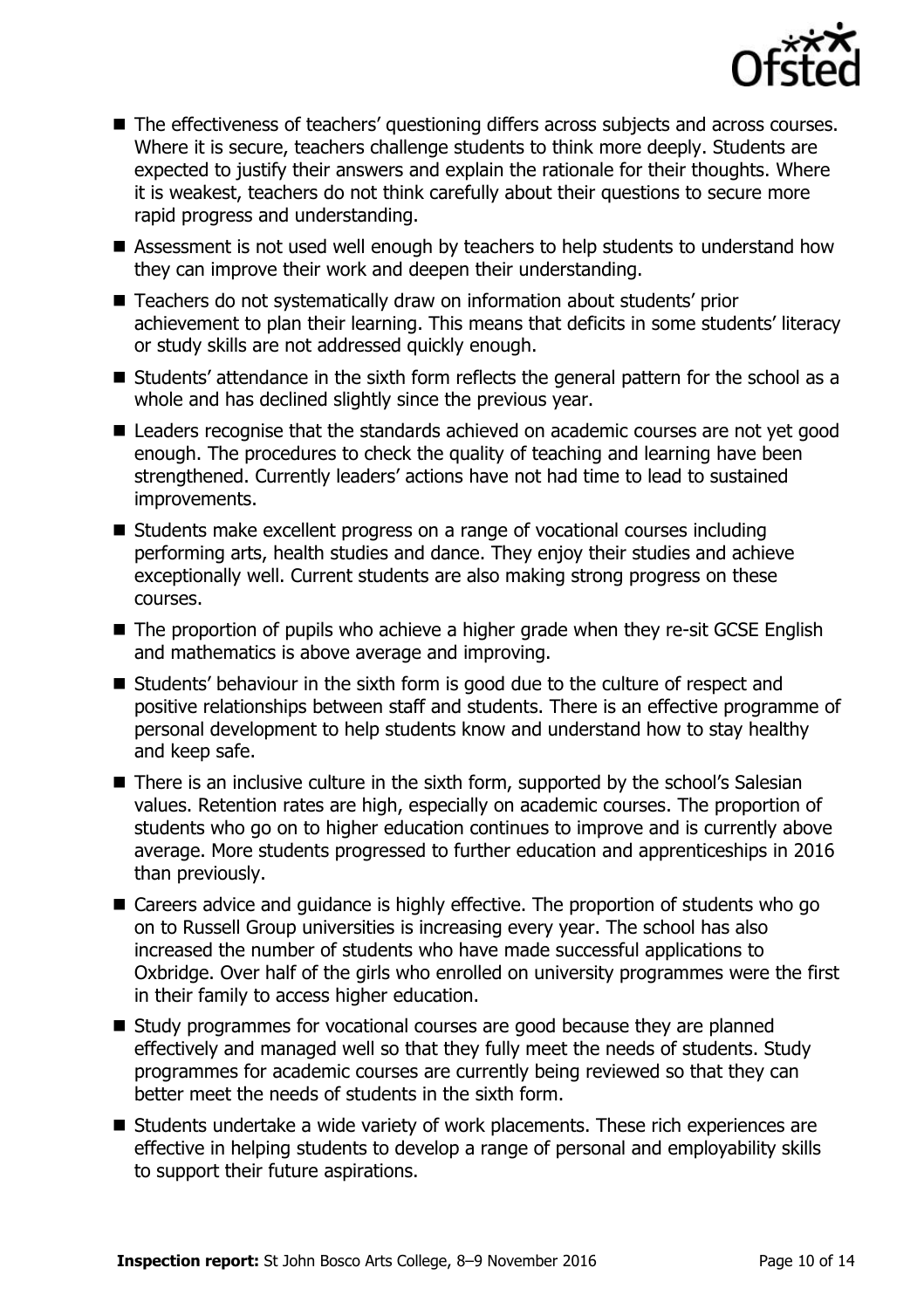

# **School details**

| Unique reference number | 104715    |
|-------------------------|-----------|
| Local authority         | Liverpool |
| Inspection number       | 10012458  |

This inspection was carried out under section 8 of the Education Act 2005. The inspection was also deemed a section 5 inspection under the same Act.

| Type of school                                           | Secondary                              |
|----------------------------------------------------------|----------------------------------------|
| School category                                          | Voluntary aided                        |
| Age range of pupils                                      | 11 to 18                               |
| Gender of pupils                                         | Girls                                  |
| Gender of pupils in 16 to 19 study<br>programmes         | Mixed                                  |
| Number of pupils on the school roll                      | 860                                    |
| Of which, number on roll in 16 to 19 study<br>programmes | 163                                    |
| Appropriate authority                                    | The governing body                     |
| Chair                                                    | John Gibbons                           |
| <b>Headteacher</b>                                       | Darren Gidman                          |
| Telephone number                                         | 0151 235 1620                          |
| <b>Website</b>                                           | http://www.stjohnboscoartscollege.com/ |
| Email address                                            | watersc@stjohnbosco.org.uk             |
| Date of previous inspection                              | $1 - 2$ May 2013                       |

#### **Information about this school**

- St John Bosco Arts College is a smaller-than-average secondary school for girls, with a small mixed gender sixth form.
- $\blacksquare$  It received teaching school status in March 2013.
- The proportion of pupils known to be disadvantaged and therefore supported through the pupil premium is above average.
- Most pupils are of White British heritage.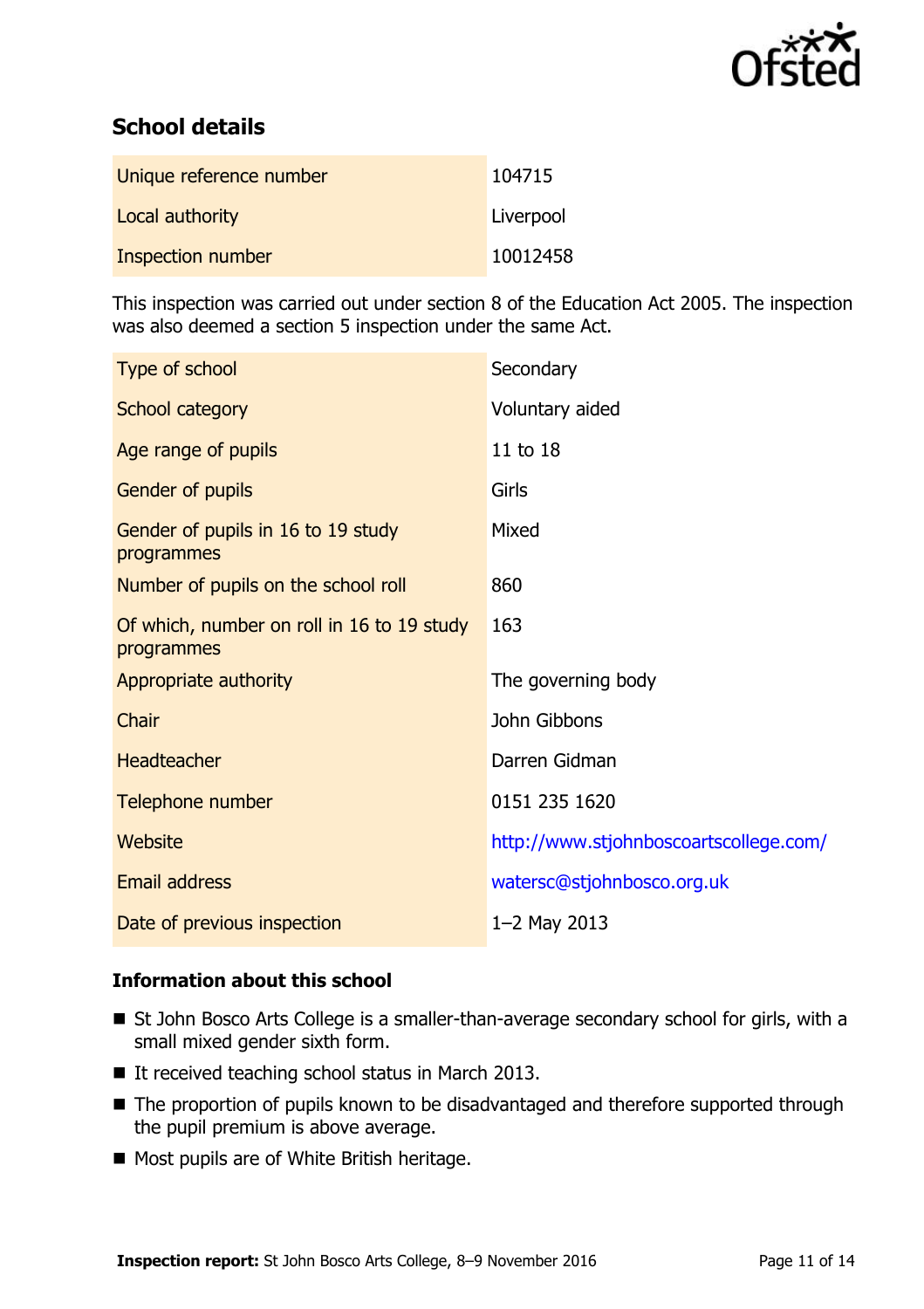

- The proportion of pupils who speak English as an additional language is lower than the national average.
- The proportion of pupils who have special educational needs and/or disabilities is below the national average.
- The school meets the government's current floor standards, which are the minimum expectations for pupils' attainment and progress in English and mathematics by the end of key stage 4.
- $\blacksquare$  The school meets the key stage 5 interim standards.
- A small number of pupils are educated off-site at the Alder Centre for Education.
- The school is part of the Archdiocese of Liverpool.
- The school meets requirements on the publication of specified information on its website.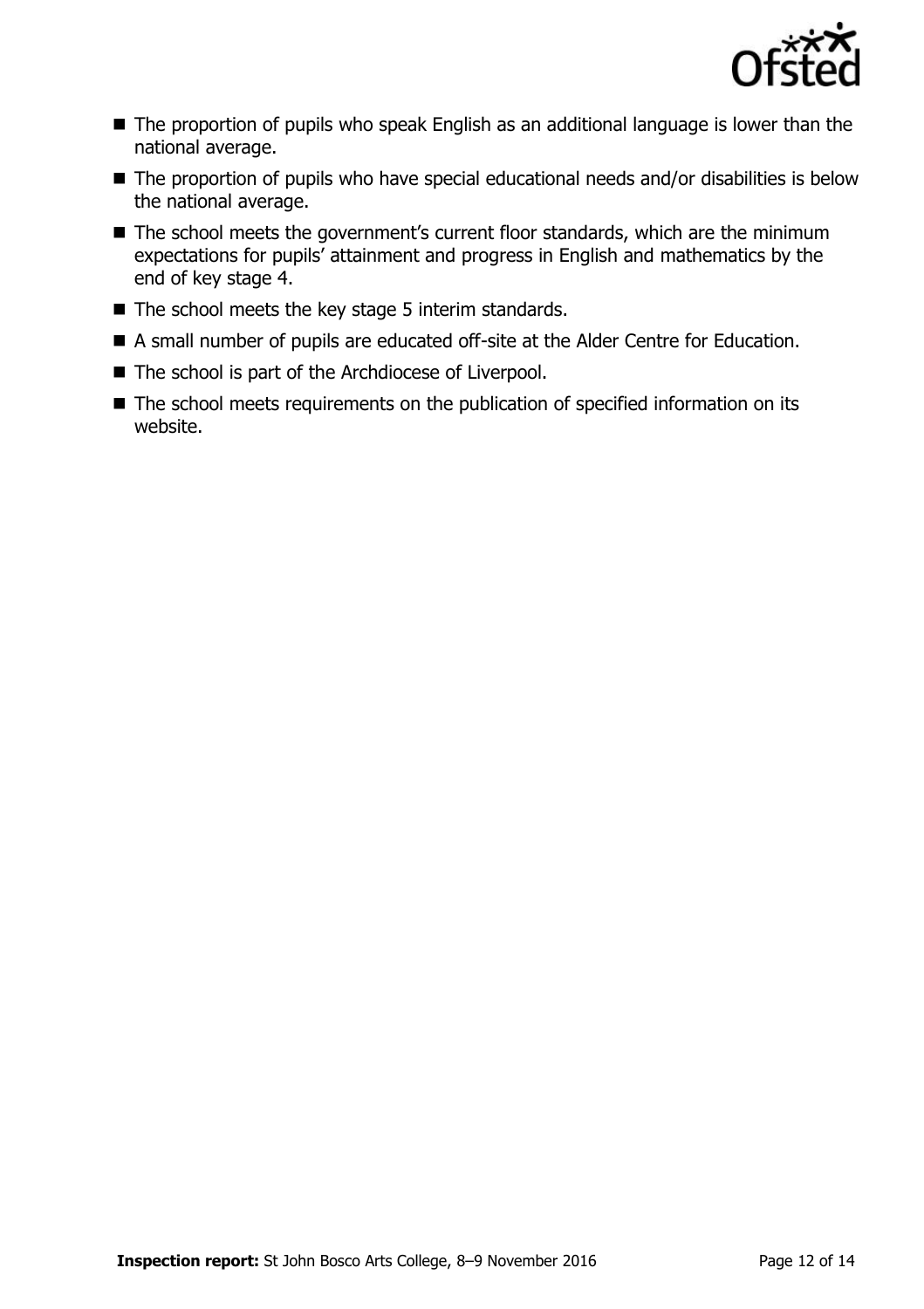

# **Information about this inspection**

- Inspectors observed teaching in a range of lessons across the school, including the sixth form. Several observations were conducted jointly with senior leaders. Inspectors also observed an assembly in the main school and form time in both the main school and the sixth form.
- Observation of pupils' behaviour and conduct was undertaken before school, at breaktimes and at lunchtimes. Inspectors also met with seven groups of pupils formally and spoke to many more pupils informally.
- Discussions were held with senior leaders, middle leaders, class teachers, newly qualified and recently qualified teachers, and members of the governing body. Inspectors also held telephone calls with the school improvement partner and a local authority representative.
- Inspectors looked at pupils' work in lessons. They also scrutinised students' work in the sixth form, jointly with a senior leader, and examined pupils' work in the main school in depth.
- Inspectors took into account the 14 responses on Parent View.
- The inspection team looked at range of documentary evidence. This included: governors' minutes; school development plans; information about how well current pupils are achieving; evaluations of past pupils' performance; pupils' attendance records; the school's website; an evaluation of the school's own performance; policies; safeguarding documentation, including how the school supports and works with vulnerable pupils and records about pupils' behaviour.

#### **Inspection team**

| Jonathan Smart, lead inspector | Her Majesty's Inspector |
|--------------------------------|-------------------------|
| <b>Barbara Dutton</b>          | Ofsted Inspector        |
| Debra Wood                     | Ofsted Inspector        |
| Osama Abdul Rahim              | Ofsted Inspector        |
| <b>Alyson Middlemass</b>       | Ofsted Inspector        |
| <b>Claire Hollister</b>        | Ofsted Inspector        |